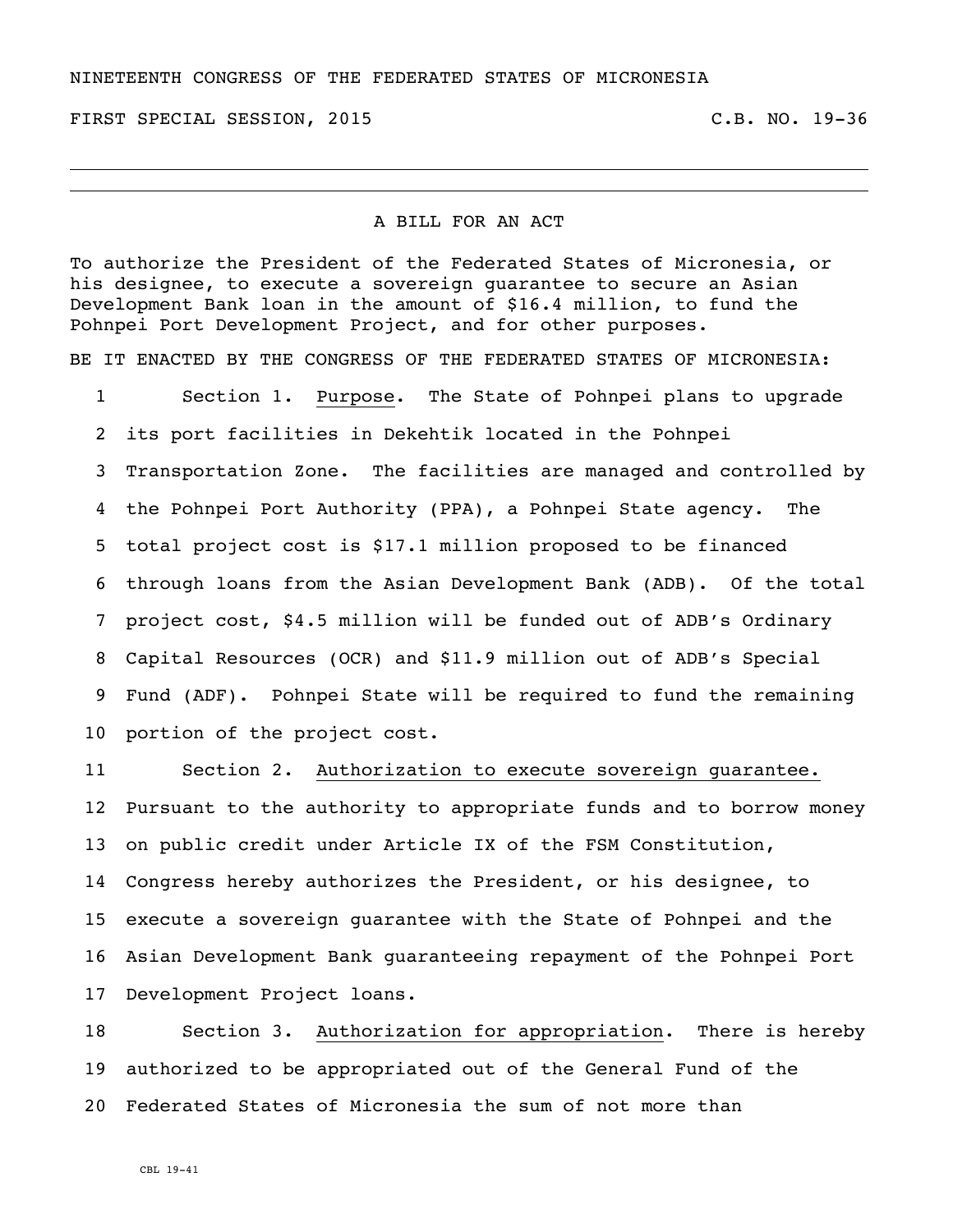\$16,400,000 to guarantee the repayment of the Pohnpei Port

Development Project loan.

 Section 4. Terms of the guarantee. The guarantee shall be executed upon such terms as may be set by the President of the Federated States of Micronesia consistent with the provisions of this act to include the following conditions:

 (a) The State of Pohnpei is primarily responsible for repayment of the Asian Development Bank loan.

 (b) The FSM National Government's obligation as guarantor extends only to disbursements of the Asian Development Bank Pohnpei Port Development Project loan after execution of an appropriate guarantee agreement.

 (c) The FSM National Government's obligation applies only if the State of Pohnpei is in default of its repayment obligations.

 (d) The State of Pohnpei pledges its state revenues and agrees to an offset of its national revenue in the event of default by the State of Pohnpei.

 (e) The State of Pohnpei provides full indemnity to the FSM National Government whenever the latter becomes obligated to pay under the guarantee.

 (f) The FSM National Government shall have subrogation rights in the event it becomes liable under its guarantee. Section 5. Duties of the Secretary of Finance and Administration. Upon default of the State of Pohnpei on its